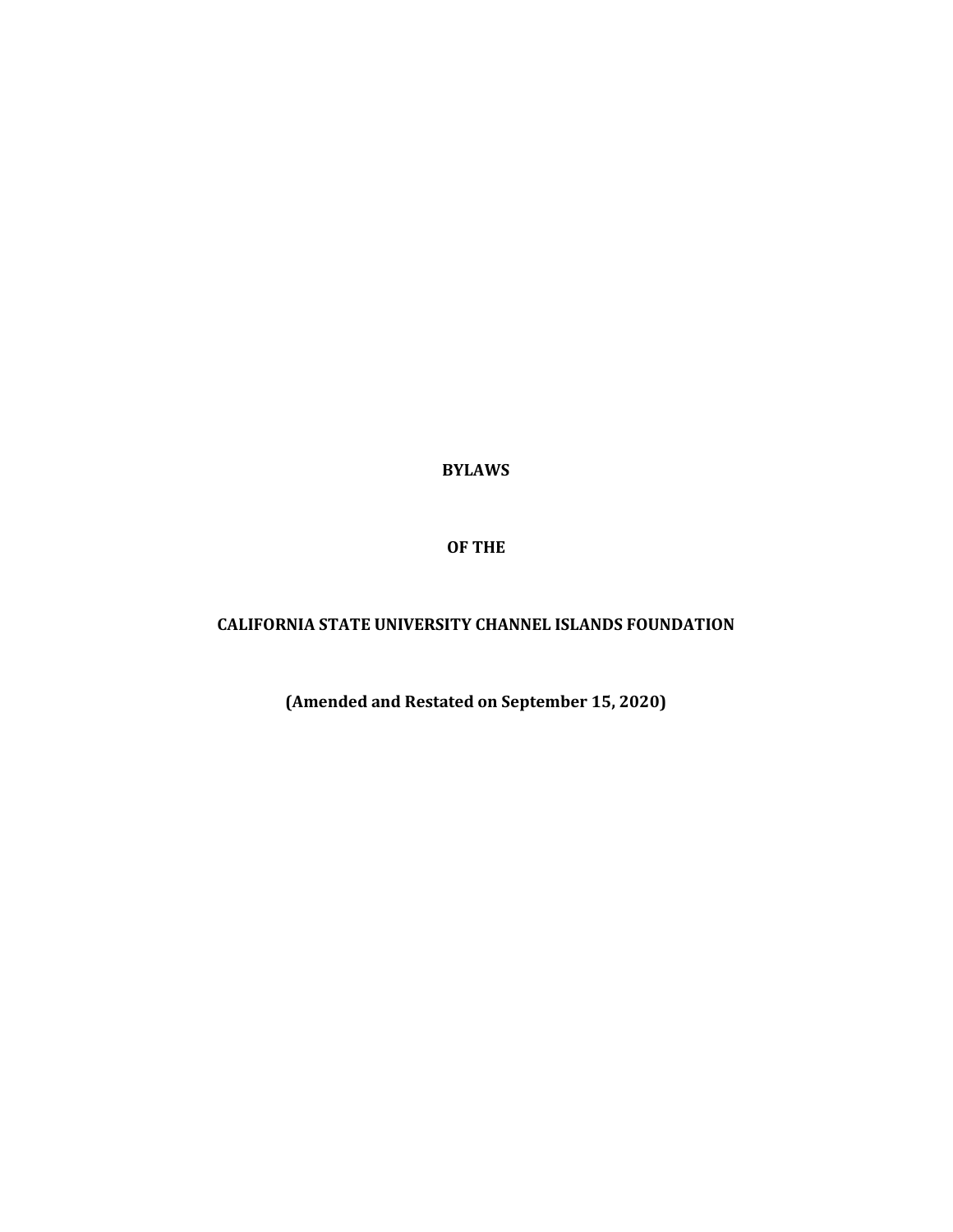## **AMENDED AND RESTATED BYLAWS OF THE CALIFORNIA STATE UNIVERSITY CHANNEL ISLANDS FOUNDATION**

#### **ARTICLE I**

#### Purposes

The corporation shall have such purposes as are now or may hereafter be set forth in its Articles of Incorporation.

# **ARTICLE II**

#### Powers

The corporation shall have such powers as are now or may hereafter be granted by laws governing auxiliary organizations of the California State University and by the Nonprofit Corporation Law of the State of California, except as limited by the provisions of its Articles of Incorporation or these Bylaws.

#### **ARTICLE III**

#### **Offices**

The principal office for the transaction of the activities and affairs of this corporation is located in Ventura County, California. The board of directors may change the location of the principal office. Any such change of location must be noted by the Secretary on these Bylaws opposite this Article; alternatively, this Article may be amended to state the newlocation.

The board may at any time establish branch or subordinate offices at any place or places where this corporation is qualified to conduct its activities.

# **ARTICLE IV**

#### Members

Section 1. No Regular Members. In accordance with Section 5310 of the California Nonprofit Public Benefit Corporation Law, the corporation shall have no members within the meaning of Section 5056 of that law. All actions, which would otherwise require approval by a majority of all members or approval by members, shall require only approval of the Board of Directors. All rights which would otherwise vest in members shall vest in theDirectors.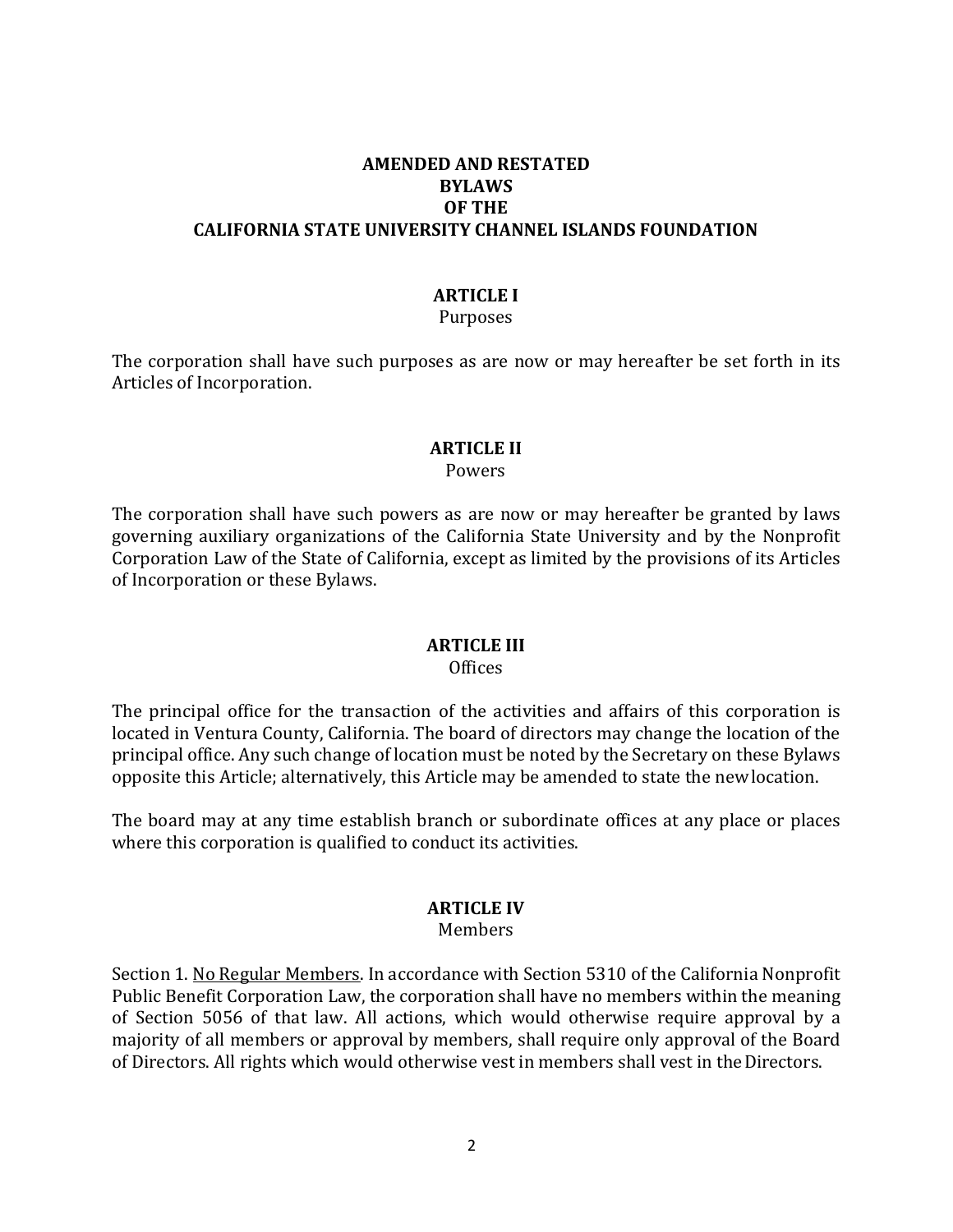Section 2. Persons Associated With the Corporation. By resolution, the Board of Directors may create any advisory boards, task forces, councils, honorary memberships or other bodies, as it deems appropriate, variously constituted of employees of California State University Channel Islands (CSUCI), and/or members of the general public who, in the estimation of the Board, have expertise in any of the areas of endeavor in which this corporation may become engaged.

# **ARTICLE V**

# Board of Directors

Section 1. Definition of Terms. For the purpose of these Bylaws, "Board of Directors" or "Board" refers to the Board of Directors of the corporation, unless otherwise specifically indicated.

Section 2. General Powers. Subject to the provisions and limitations of the California Nonprofit Public Benefit Corporation Law and any other applicable laws, and subject to any limitations of the articles of incorporation or Bylaws, the corporation's activities and affairs shall be managed, and all corporate powers shall be exercised, by or under the direction of the Board.

Section 3. Number. The authorized number of Directors shall not be less than nine nor more than thirty-five, until changed by an amendment of this Section 3 of Article V. The exact number of Directors may be fixed within these limits by a resolution adopted by the Board of Directors.

Section 4. Selection and Terms.

- a. Election of Directors shall be by vote.
- b. Directors shall serve up to three consecutive three-year terms except as specified in Article V, Sections (4)(b)(2) and (4)(c) below. Action to extend a member's service into a second or third term will be taken twice annually at the second and fourth quarter meetings of the Board.
	- 1. It is the intent of these Bylaws that the Board shall have a rotating membership so that there are at all times Directors whose unexpired terms provide a continuity of experience, policy, and procedure; to this end, the Board will seek to elect members to the Board or vote to extend terms for members accordingly. .
	- 2. In the event a Director's term of office expires while that Director is serving as an Officer of the Board, that Director's term shall be extended so as to be concurrent with the Director's service without regard to the maximum nine year limitation otherwise provided for in Article V, Section (4)(b) above. In addition, should extraneous circumstances exist that merit the extension of service beyond three, three (3) year terms, Directors may serve an additional (3) year term as approved by the CSUCI Foundation Board.
- c. A Director who has exhausted his or her eligibility to serve as a Director by completion of the maximum term of service provided for in Article V, Sections 4.b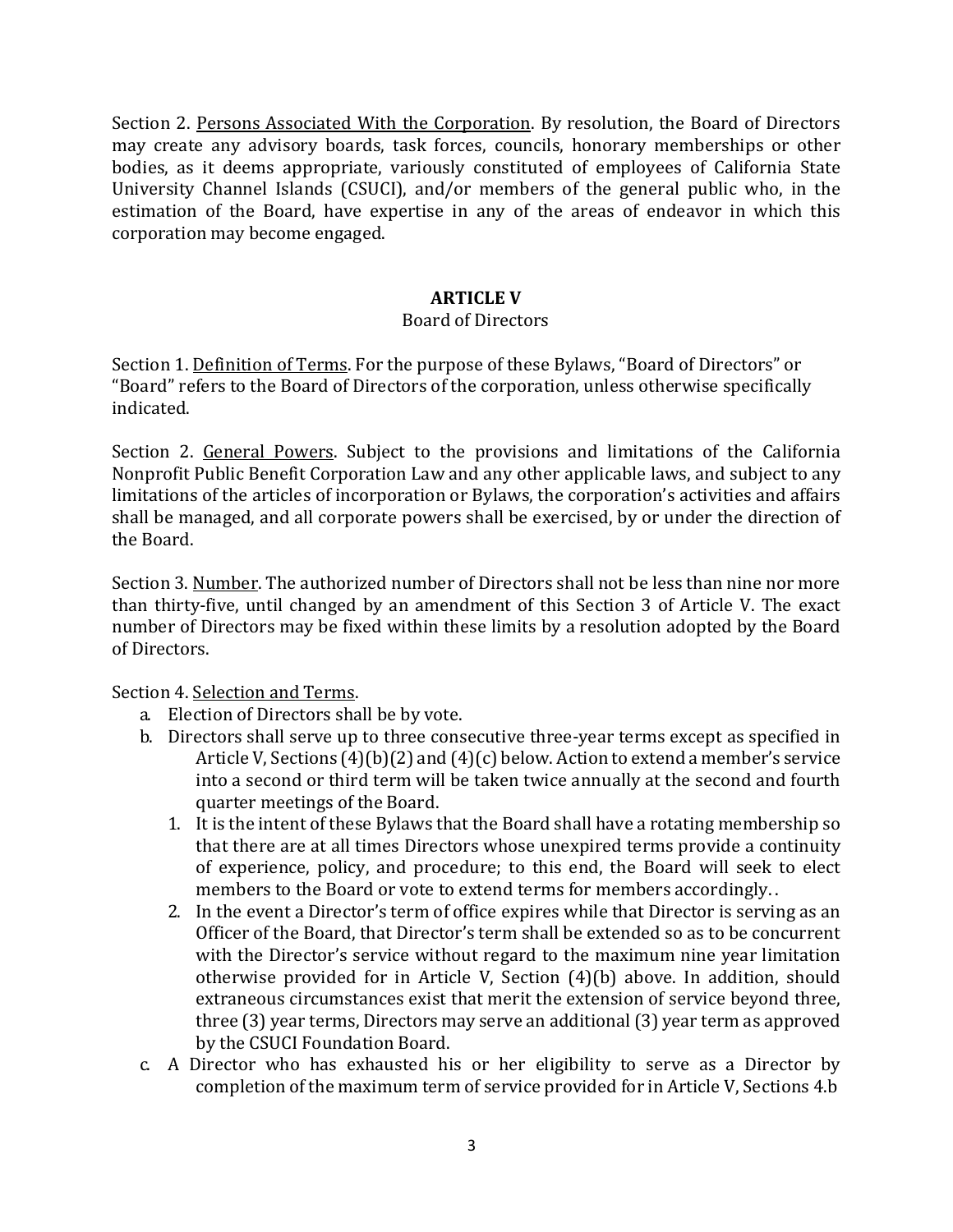or 4.b.2. above, is eligible to again become a Director after having been off the Board for one year.

- d. Any Director may resign effective upon giving written notice to the Chairman of the Board, the President of CSUCI, or the Secretary of the Board, unless the notice specified a later time for the effectiveness of such resignation. If the resignation is effective at a future time, a successor may be elected to take office when the resignation becomes effective.
- e. A Director with three consecutive unexcused absences in a row from regularly scheduled Foundation Board meetings may be removed by the Board.
- f. Any Director of the Board may be removed, with or without cause, by a majority vote of the Board then in office and eligible to vote at any regular or special meeting.

Section 5. Composition of Board of Directors. The Board shall be constituted as follows:

One Director shall be the President of CSUCI; one Director shall be a faculty member currently employed at CSUCI and shall be appointed by the President of CSUCI; and one member shall be a current student at CSUCI and shall be appointed by the President of CSUCI. The faculty and student Directors shall each be appointed annually to a one-year term. In the event the faculty Director ceases employment at CSUCI during the term as Director, the term as director shall end immediately upon the end of faculty employment with CSUCI. In the event the student Director ceases to be a current student during the term as Director, the term as Director shall end immediately upon the end of student status. All other Directors shall be selected by the Board from a slate of nominees submitted to the Board by the President of CSUCI, after consultation with the Board Development committee**,**  and shall typically serve three consecutive three-year terms**,** upon recommendation of the Board, and approval by the President of the University, in accordance with Article V, Section 4.

The President of CSUCI is responsible for the educational effectiveness, academic excellence, and general welfare of the campus over which he/she presides. As such, he/she oversees the Foundation, as a CSU auxiliary organization and an integral part of the overall campus program, to ensure it operates in conformity with policy of the Board of Trustees and the campus, and complies with Title 5 California Code of Regulations (5 CCR), in particular, sections 42400, 42402 and 42602, as well as the California Education Code § 89900 and CSU Executive Orders, 682 and 1059, respectively.

The CSUCI Vice President for Business and Financial Affairs and the CSUCI Vice President for Advancement may not serve as Directors, but may serve as Officers of the Foundation. Further, the Board shall not have non-voting Directors.

Section 6. Voting. Each Director shall have one vote. Directors shall not vote by proxy.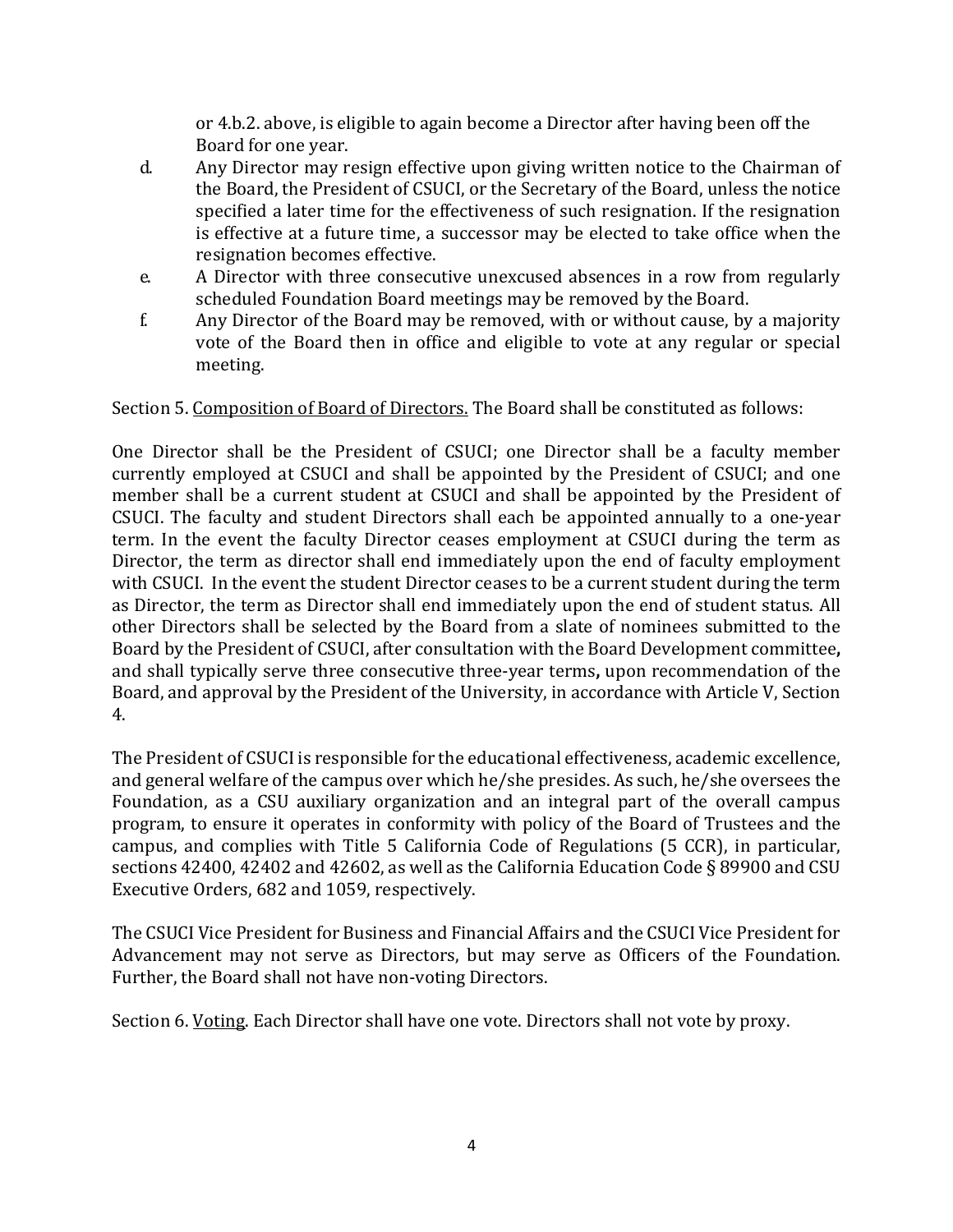Section 8. Vacancies on Board of Directors. A vacancy in the Board shall be deemed to exist in the case of the death, resignation or removal of any Director or if the authorized number of Directors is increased. Any vacancy occurring on the Board shall be filled in the manner described in Article V, Section 5, for the unexpired term of their predecessors. No reduction in the authorized number of voting Directors shall have the effect of removing any Directors before the expiration of that Director's term in office.

Section 9. Compensation of Directors. No Director shall receive any salary or other similar compensation for any services as a Director; however, the Board may authorize in advance the reimbursement of actual and necessary expenses incurred by individual Directors performing duties as Directors.

Section 10. Inspection by Directors. Each Director shall have the right at any reasonable time to inspect all books, records, and documents of every kind and the physical properties of the corporation for a purpose reasonably related to such person's interest as a Director, provided that such Director shall not have the right to inspect those books, records or documents made privileged or confidential by law. This inspection must be made by the Director in person, and the Director may be accompanied by an agent or attorney. The right of inspection includes the right to copy and make extracts of documents. Nothing in this section shall affect the right of the Board to conduct the business of the corporation as set forth in these Bylaws.

Section 11. Conflict of Interest. No Directors shall be financially interested in any contract or other transaction entered into by the Board that is not in accordance with the conflict of interest provisions set forth in Education Code Sections 89906-89909 (See Addendum I). The following relationships are specifically deemed not permissible:

(a) Any contract, other than an employment contract, directly between the Foundation and a Director.

(b) Any contract between the Foundation and a partnership or unincorporated association of which a Director is a partner or in which he/she is the owner or holder, directly or indirectly, of a proprietorship interest.

(c) Any contract between the Foundation and a for-profit corporation in which a Director is the owner or holder, directly or indirectly, of 5% or more of the outstanding common stock.

(d) A Director who is interested in a contract or transaction within the meaning of Section 89906, and without first disclosing such interest to the other Directors at a public meeting of the Foundation, influences or attempts to influence another Director or Directors to enter into the contract or transaction.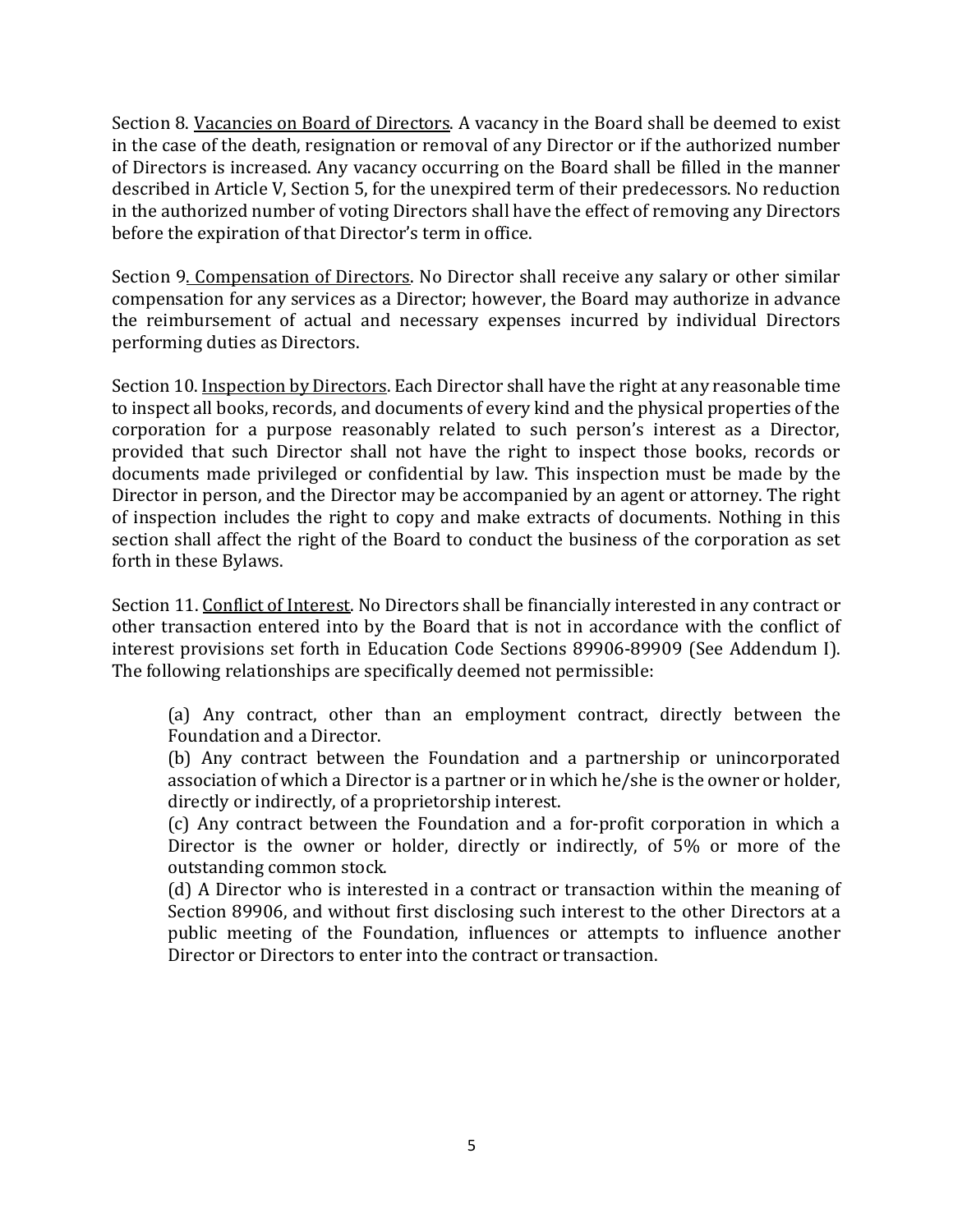#### **ARTICLE VI**

#### Indemnification of Directors, Officers, and Other Agents

Section 1. Right of Indemnity. To the fullest extent permitted by law, this corporation shall indemnify its Directors, Officers, employees, and other persons described in Section 5238(a) of the California Corporations Code, including persons formerly occupying any such position, against all expenses, judgments, fines, settlements and other amounts actually and reasonably incurred by them in connection with any "proceeding," as that term is used in that section, and including an action by or in the right of the corporation, by reason of the fact that the person is or was a person described in that section. "Expenses," as used in this Bylaw, shall have the same meaning as in Section 5238(a) of the California Corporations Code.

Section 2. Approval of Indemnity. On written request to the Board by any person seeking indemnification under Section 5238(b) or Section 5238(c) of the California Corporations Code, the Board shall promptly determine under Section 5238(e) of the California Corporations Code whether the applicable standard of conduct set forth in Section 5238(b) or Section 5238(c) has been met and, if so, the Board shall authorize indemnification.

Section 3. Advancement of Expenses. To the fullest extent permitted by law and except as otherwise determined by the Board in a specific instance, expenses incurred by a person seeking indemnification under these Bylaws in defending any proceeding covered by those provisions of the California Corporations Code set forth in Sections 1-2 of this Article VI shall be advanced by the corporation before final disposition of the proceeding, on receipt by the corporation of an undertaking by or on behalf of that person that the advance will be repaid unless it is ultimately *determined* that the person is entitled to be indemnified by the corporation for those expenses.

Section 4. Insurance. The corporation shall have the right, and shall use its best efforts, to purchase and maintain insurance to the full extent permitted by law on behalf of its officers, Directors, employees, and other agents, against any liability asserted against or incurred by any Officer, Director, employee, or agent in such capacity or arising out of the officer's, Director's, employee's or agent's status as such.

#### **ARTICLE VII**

#### Meetings of the Board of Directors

Section 1. Place of Meeting. Meetings of the Board of Directors shall be held at the principal office of the corporation or at another location as may be designated for that purpose by the Board. All meetings will adhere to the Model Open Meeting Guidelines as established by the California State University Auxiliary Organizations Association.

Section 2. Annual Meeting. An annual meeting of the Board of Directors shall be held in the fourth quarter of each year. Such meeting shall be held at the principal office of the corporation or at such other time, place and manner as the Board of Directors may from time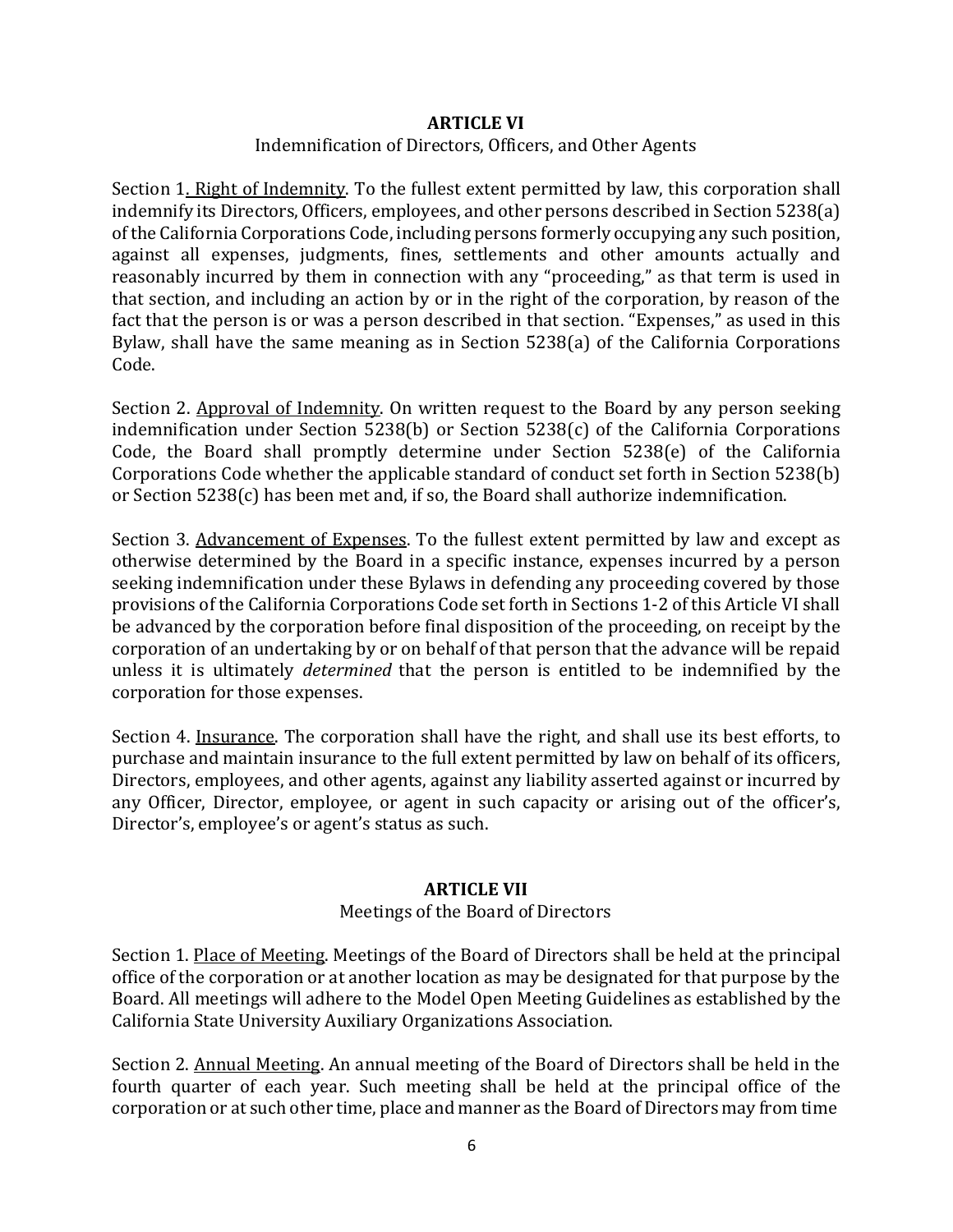to time designate. Such meeting shall be for the purpose of electing officers of the corporation, making recommendations for filling vacancies on the Board of Directors caused by the expiration of terms of Directors, and for the transaction of such other business as may come before the meeting.

Section 3. Regular Meetings. Regular meetings of the Board of Directors shall be held at least quarterly upon notice in accordance with Section 5 of this Article VII.

Section 4. Special Meetings. Special meetings of Directors may be called by, or at the direction of, the President or by any three (3) Directors then in office, to be held on such date and at such time, place and manner as shall be designated in the notice of meeting.

# Section 5. Notice of Meeting.

(a) Notice of the date, time, place and manner of any meeting of the Board of Directors other than special meetings shall be given at least seven (7) days previous thereto by written notice delivered personally or sent by mail, electronically or facsimile to each Director at his or her address or facsimile number as shown in the records of the corporation. If mailed, such notice shall be deemed to be delivered the next day during which regular mail deliveries are made after the day such notice is deposited in the United States Postal Service in a sealed envelope so addressed, with postage thereon prepaid. If notice be given electronically or by facsimile, such notice shall be deemed delivered upon transmission. Notice of special meetings shall be delivered at least twenty-four (24) hours before the date and time thereof. The business to be transacted at any regular or special meeting of the Board shall be specified in the notice of such meeting.

(b) The attendance of a Director at any meeting shall constitute a waiver of notice of such meeting, except where a Director attends a meeting for the express purpose of objecting to the transaction of any business because the meeting is not lawfully called or convened.

(c) Notice sent via e-mail to e-mail addresses authorized by a Director isacceptable.

Section 6. Open Meetings. All meetings of the Board shall be open and public, and all persons shall be permitted to attend any meeting of the Board, provided, however, that the Board may hold closed sessions during any meeting to consider those matters that may lawfully be considered in such sessions under Article 2 (commencing with Section 88920) of Chapter 7 of Part 55 of the Education Code.

Section 7. Quorum and Manner of Acting. One-half (1/2) of the number of Directors in office or three (3) Directors, whichever is greater, shall constitute a quorum of the Board of Directors for the transaction of business, except to adjourn as provided in Section 8 of this Article VII. A meeting at which a quorum is initially present may continue to transact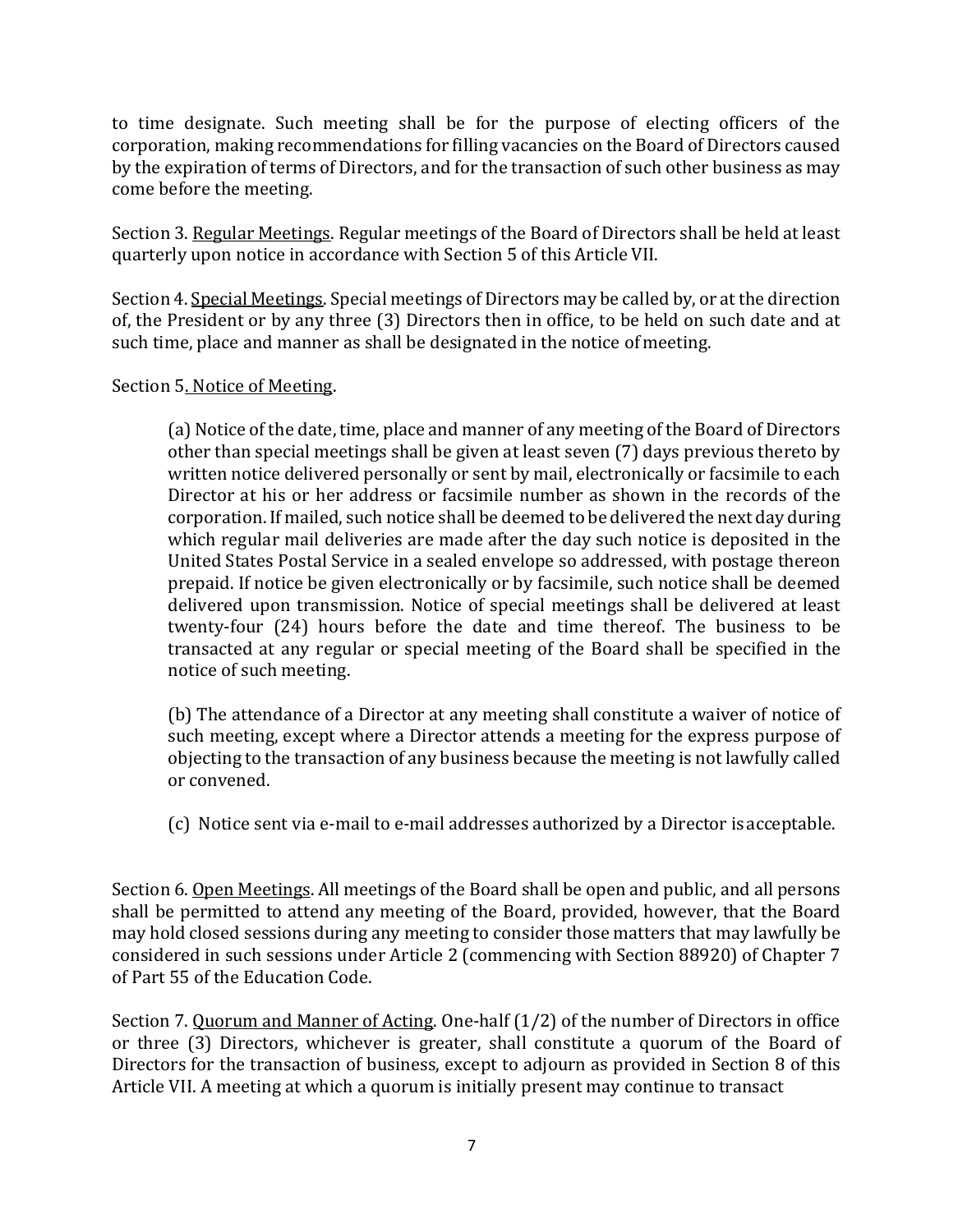business notwithstanding the withdrawal of a Director or Directors, if any action taken is approved by at least a majority of the required quorum for that meeting.

Section 8. Adjourned Meetings. A quorum of the Directors may adjourn any Directors' meeting to meet again at a stated day and hour; provided, however, that in the absence of a quorum, a majority of the Directors present at any Directors' meeting, either regular or special, may adjourn from time to time until the time fixed by the next regular meeting of the Board of Directors. No notice of the time or place or purpose of holding an adjourned meeting need be given to any absent Director if the time, place and manner is fixed at the meeting adjourned.

Section 9. Minutes of Meetings and Conduct. Regular minutes of the proceedings of the Board of Directors shall be kept in a book provided for that purpose and/or on the University website. The Chairman shall preside at meetings of the Board of Directors. The Board of Directors may adopt its own rules of procedure insofar as such rules are not inconsistent with, or in conflict with, these Bylaws, the Articles of Incorporation of the corporation or with the law.

Section 10. Meeting by Telephone or Other Telecommunications Equipment. Any board meeting may be held by conference telephone, video screen communication, or other communications equipment. Participation in a meeting under this Section shall constitute presence in person at the meeting if all of the following apply:

(a) Each member participating in the meeting can communicate concurrently with all other members; and

(b) Each member is provided the means of participation in all matters before the board, including the capacity to propose, or to interpose an objection to, a specific action to be taken by the corporation; and

(c) The board had adopted and implemented a means of verifying both of the following:

1. A person participating in the meeting is a director or other person entitled to participate in the board meeting; and

2. All actions of or votes by the board are taken or cast only by the directors and not by persons who are not directors.

# **ARTICLE VIII**

#### **Officers**

Section 1. Officers. The officers of the corporation shall be a Chair, a Vice Chair, Secretary and a Chief Financial Officer. The corporation, at the discretion of the Board of Directors, may have additional officers. Neither the Secretary nor the Chief Financial Officer may serve concurrently as Chairman of the Board.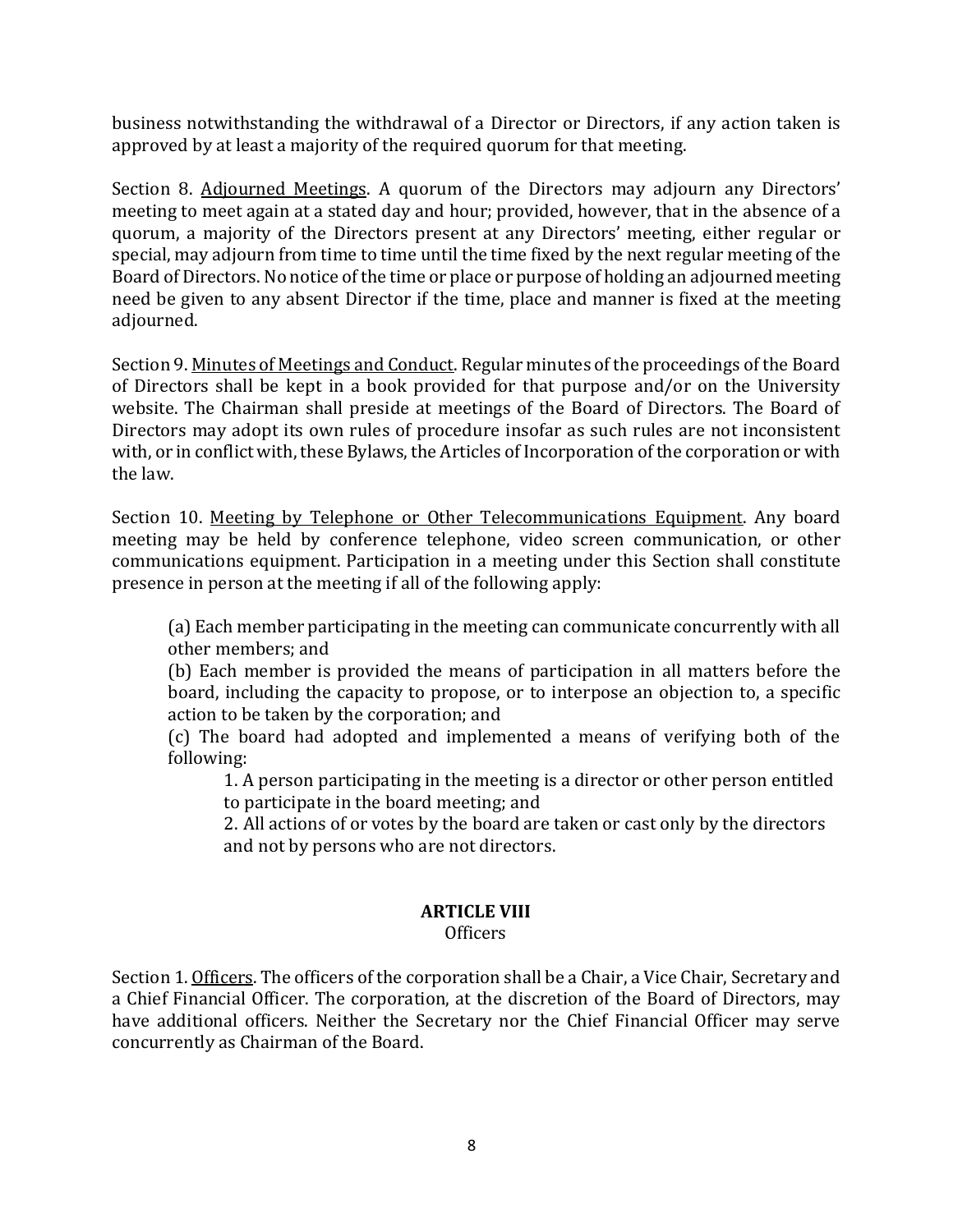Section 2. Election and Terms.

- a. Initially, the officers of the corporation will be appointed by the Incorporator and subsequently shall be elected annually by the Board of Directors with the approval of the President of CSUCI at its annual meeting. If the election of Officers shall not be held at such meeting, such election shall be held as soon thereafter as may conveniently be scheduled.
- b. Vacancies may be filled or new offices created and filled at any meeting of the Board of Directors.
- c. Except as provided in the case of officers appointed under Section 4 of this Article VIII, each officer shall hold office for a term of one (1) year from January 1 through December 31 or until his or her successor shall have been elected, unless he or she shall sooner resign, be removed, or become ineligible to continue to serve in such capacity.
- d. Elected officers may serve as many successive one (1) year terms as the Board of Directors deems appropriate.
- e. Any officer elected by the Board of Directors may be removed by the Board of Directors with the approval of the President of CSUCI at any meeting at which a quorum is present whenever, in their judgment, the best interests of the corporation would be served thereby.
- f. Any officer may resign at any time by giving written notice to the Chair or the Secretary of the corporation and unless otherwise specified therein the acceptance of such resignation shall not be necessary to make it effective. Any resignation is without prejudice to the rights, if any, of the corporation under any contract to which the officer is a party.
- g. An officer may be removed at any time, with or without cause, by a majority vote of the members of the Board then in office and eligible to vote at any regular or special meeting.

Section 4. Vacancies. A vacancy in any office, other than one occupied ex-officio, may be filled by the Board of Directors with the approval of the President of the University for the unexpired portion of the term.

Section 5. Chair. The Chair shall be elected from among the Directors of the corporation and shall be chair of and preside at all meetings of the Board of Directors and of the Executive Committee. The Chair shall be an ex-officio member of all committees which may be from time to time appointed and shall serve as chair of the Executive Committee. The Chair may sign, with the Secretary, Chief Financial Officer or any other proper officer of the corporation authorized by the Board of Directors, any deeds, mortgages, bonds, contracts, or other instruments which have been authorized to be executed on behalf of the corporation, except in cases where the signing thereof shall be expressly delegated by the Board of Directors, or by these Bylaws, or by statute to some other officer or agent of the corporation; and, in general, he or she shall perform all duties incident to the functions of the Chair of the Board of a corporation and such other duties as may be prescribed by the Board of Directors from time to time.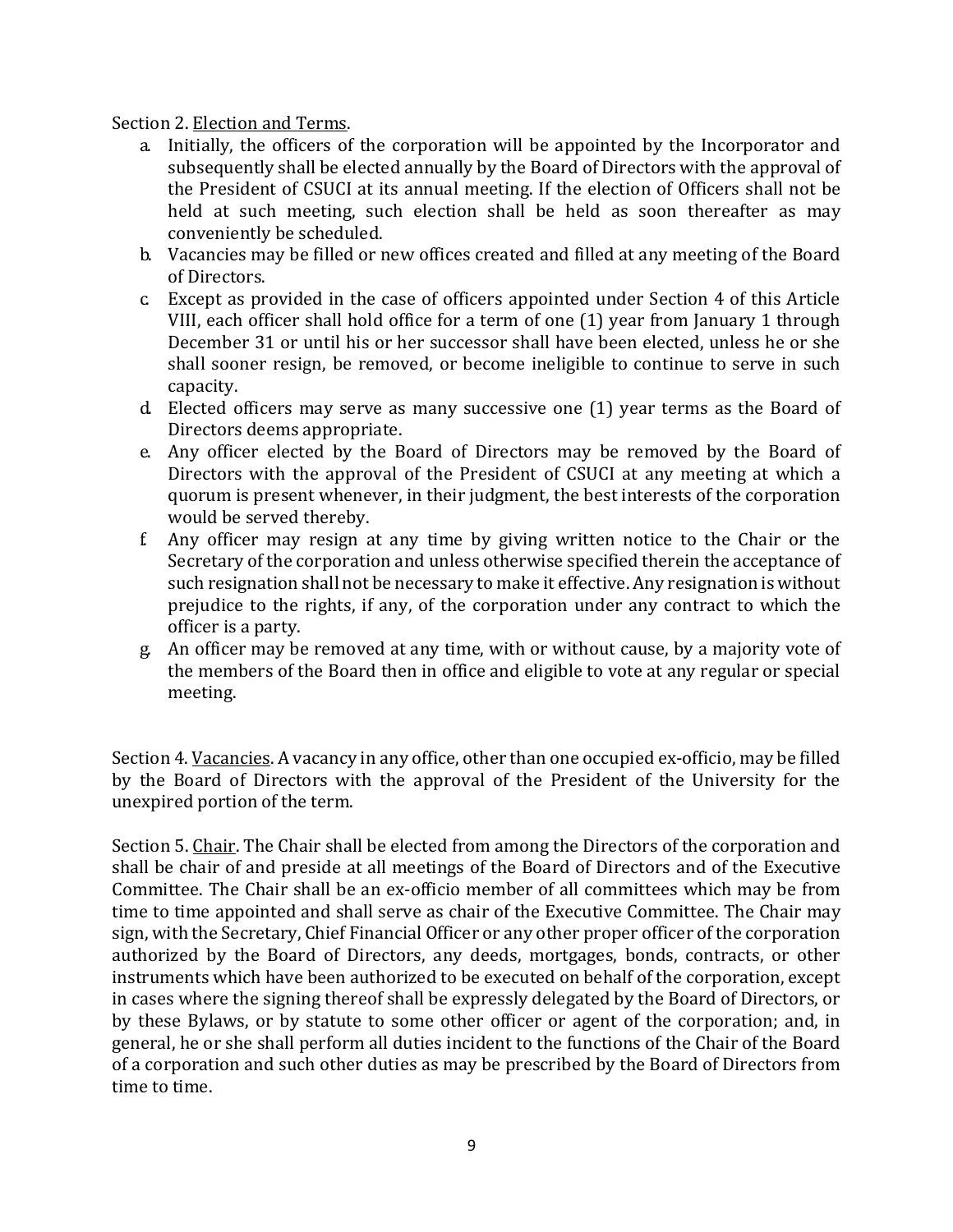Section 6. Vice Chair. In the absence of the Chair, the Vice Chair shall perform the duties of the Chair. The Vice Chair shall have such other powers and perform such other duties as may be assigned to him or her by the Chair or by the Board of Directors.

Section 7. Secretary. In the absence of the Chair and Vice-Chair, the Secretary shall perform all the duties of the Chair. The Secretary shall keep or cause to be kept, at the corporation's principal office or such other place as the Board of Directors may direct, a book of minutes of all meetings, proceedings and actions of the Board or Directors, and of the Executive Committee. The minutes of meetings shall include the time, place and manner that the meeting was held; whether the meeting was annual, regular or special, and if special, how authorized, the notice given; the names of those present at Directors meetings. The Secretary shall keep or cause to be kept, at the principal office in California, a copy of the Articles of Incorporation and Bylaws, as amended to date. The Secretary shall give, or cause to be given, notice of all meetings of the board, required by these Bylaws or by law to be given. The Secretary shall keep the corporate seal, if any, in safe custody and shall have such other powers and perform such other duties as the board or the Bylaws may require. The Secretary shall at all times be a member of the Executive Committee.

Section 8. Chief Financial Officer. The Chief Financial Officer shall be the Vice President for Business and Financial Affairs and shall hold the position of Chief Financial Officer for as long as he/she is serving in the position of Vice President. The Chief Financial Officer shall keep and maintain, or cause to be kept and maintained, adequate and correct books and accounts of the corporation's properties and transactions. The Chief Financial Officer shall send or cause to be given to Directors such financial statements and reports as are required to be given by law, by these Bylaws, or by the Board of Directors. The Chief Financial Officer shall: (i) deposit, or cause to be deposited, all assets, liabilities, receipts, disbursements, gains, losses, and other funds of this in the name and to the credit of the corporation in such banks, trust companies or other depositories as may be designated by the Board of Directors with the approval of the President of the University; (ii) disburse the corporation's funds as the Board of Directors may order; (iii) render to the President of CSUCI, the Chair of the Board and the Board of Directors, when requested, an account of all transactions, including any related report as to the financial condition of the corporation; and (iv) have such other powers and perform such other duties as the Board of Directors or these Bylaws may prescribe. The Chief Financial Officer shall discharge such other duties as pertain to the office or as may be prescribed from time to time by the Board of Directors or these Bylaws. If required by the Board of Directors, the Chief Financial Officer shall give the corporation bond for the faithful discharge of his or her duties in the amount and with such surety as the Board of Directors shall determine.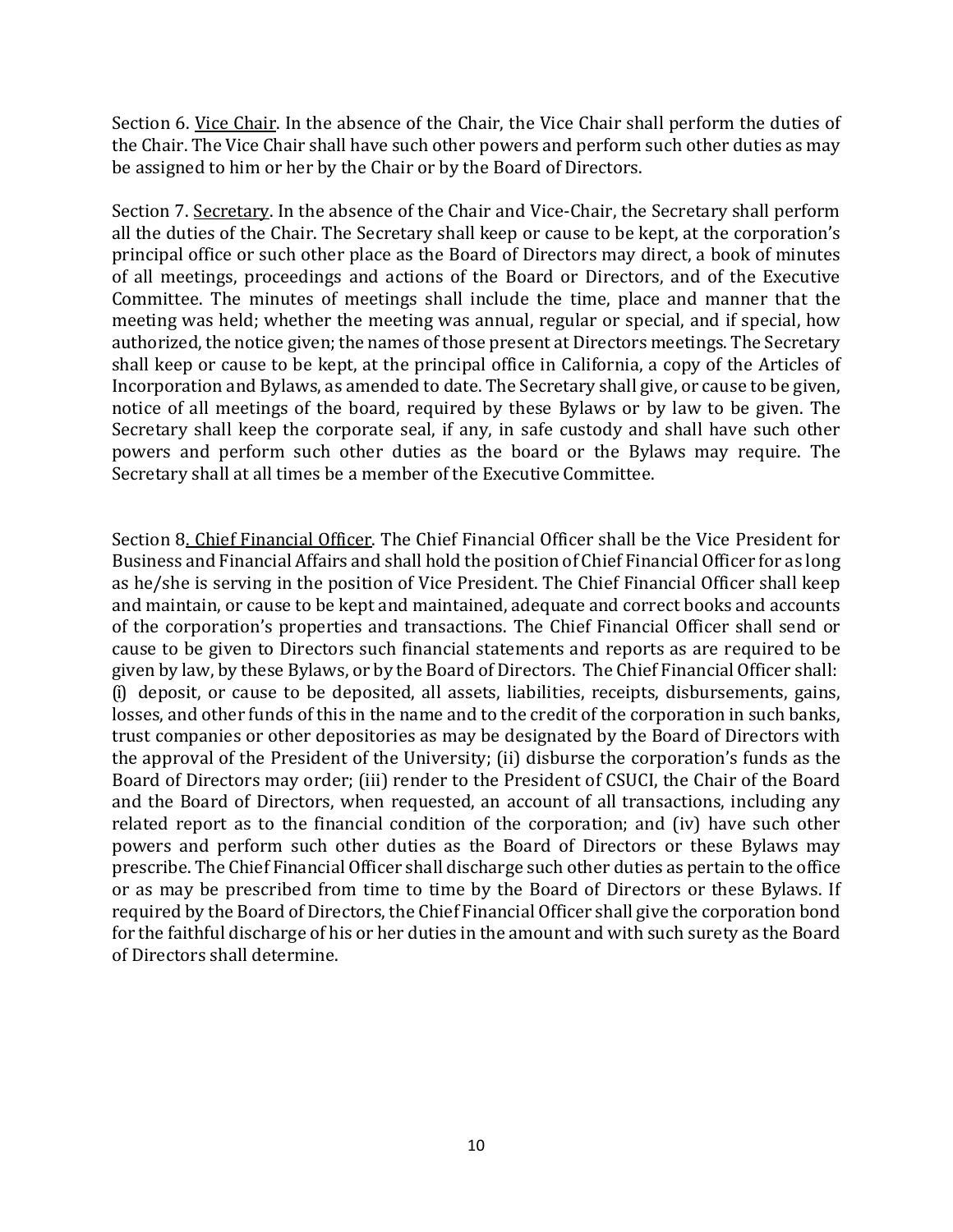# **ARTICLE IX**

#### Committees

Section 1. Committees. The Board may appoint one or more committees, each consisting of two or more Directors, and delegate to such committees any of the authority of the Board except with respect to:

(a) The filling of vacancies on the Board or on any committee;

(b) The fixing of compensation of the Directors for serving on the Board or on any committee;

(c) The amendment or repeal of Bylaws or the adoption of any new Bylaws;

(d) The amendment or repeal of any resolution of the Board which by its express terms is not so amendable or repealable;

(e) The appointment of other committees of the Board or the members thereof;or

(f) The approval of any self-dealing transaction, as such transactions are defined in Section 5233(a) of the California Nonprofit Public Benefit Corporation Law.

Any such committee must be created, and the members thereof appointed, by resolution adopted by a majority of the Directors then in office, provided a quorum of at least two members is present. The Board may appoint, in the same manner, alternate members of any committee who may replace any absent member at any meeting of the committee. The Board shall have the power to prescribe the manner in which proceedings of any such committee shall be conducted. In the absence of any such prescription, such committee shall have the power to prescribe the manner in which its proceedings shall be conducted. Minutes shall be kept of each meeting of each committee.

#### Section 2. Executive Committee.

The Executive Committee Composition: The Chair of the Board, the Vice Chair of the Board, the Secretary, the Chair of the Finance & Investment Committee, the Chair of the Board Development Committee, plus two ex-officio members, the University's Chief Financial Officer/Treasurer and the Vice President for University Advancement. If the University President chooses not to be the Chair of the Board, the University President shall serve as a member of the Executive Committee.

The Executive Committee shall have and exercise the authority of the Board in the management of the corporation, approval of routine administrative and operational matters, except the power and authority to adopt, amend or repeal these Bylaws, or such other powers as may be prohibited by law, by the Articles of Incorporation or by theseBylaws.

The Executive Committee shall have and exercise such specific powers and perform such specific duties as prescribed by these Bylaws or as the Board of Directors shall from time to time prescribe or direct.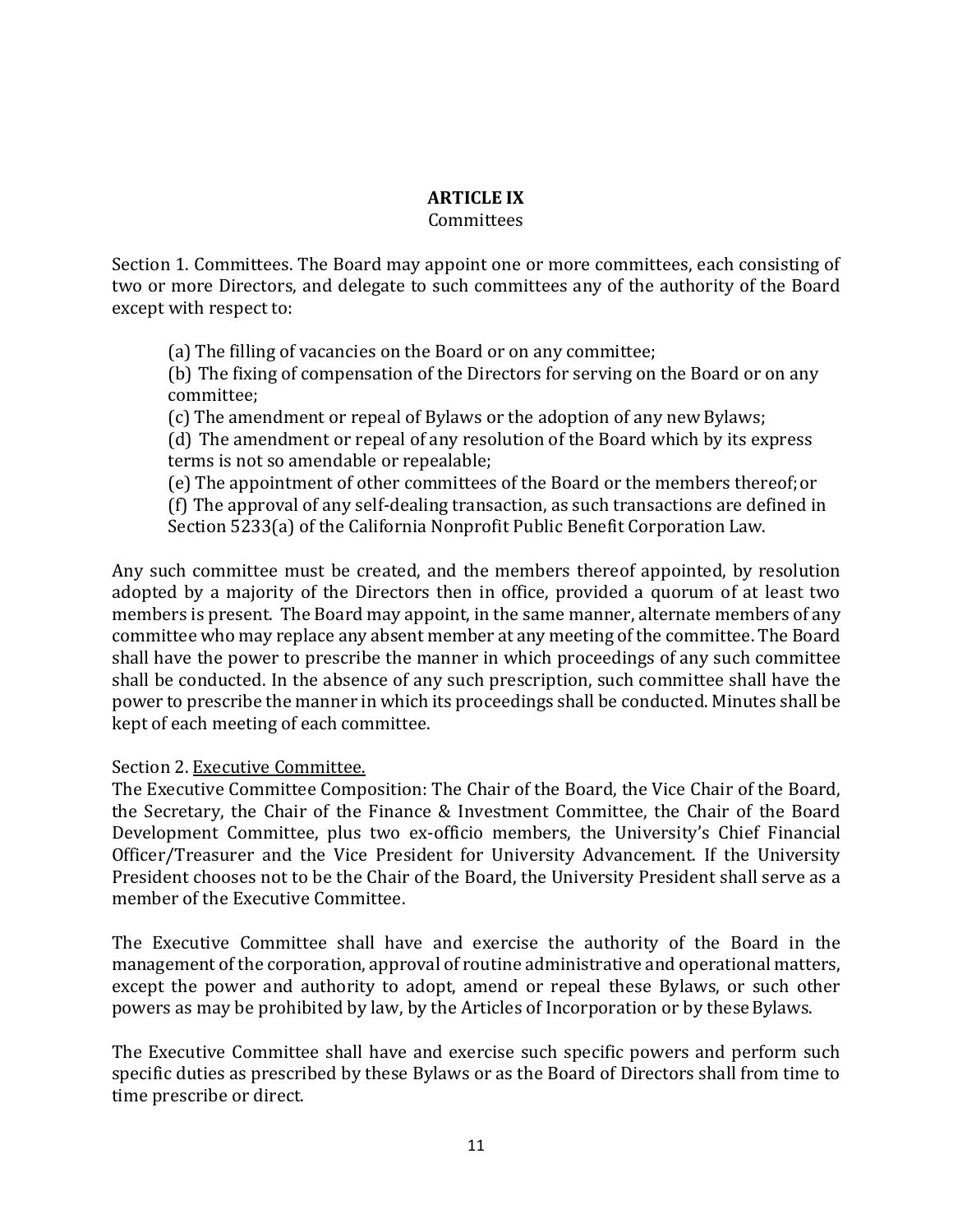The Executive Committee shall provide to the Board of Directors information regarding any actions taken by the Executive Committee at the next regularly scheduled Board meeting.

## Section 3. Audit Committee.

The Audit Committee is established in compliance with the Nonprofit Integrity Act (Act). The Committee is responsible for assuring compliance with the Act, including but not limited to, recommending to the Board of Directors the retention and termination of independent auditors; conferring with the auditors to satisfy committee members that the financial affairs of the Foundation are in order; reviewing and recommending whether to accept the audit; assuring that any non-audit services performed by the auditing firm conform with the standards for auditor independence set forth in the latest revision of the Government Auditing Standards issued by the Comptroller General of the United States; and approving performance of non-audit services by the auditing firm. The Audit Committee, under the Board's supervision, is responsible for making recommendations to the board on the hiring and firing of independent certified public accountants (CPAs).

The Audit Committee may include persons who are not members of the Board. The Audit Committee cannot include staff members, the University President or the Chief Financial Officer/Treasurer. Members of the Finance Committee may serve on the Audit Committee, but cannot comprise 50% or more of the Audit Committee membership or serve as chair.

Section 4. Committee Procedures. The Board of Directors may prescribe appropriate rules, not inconsistent with the Bylaws, by which proceedings of any committee shall be conducted. Unless otherwise provided by the Board of Directors, committee proceedings shall be governed by the latest edition of Roberts Rules of Order.

Section 5. Meetings and Action of Committees. Meetings and actions of committees of the Board shall be governed by, held, and taken under the provisions of these bylaws concerning meetings and other board actions, except that the time for general meetings of such committees and the calling of special meetings of such committees may be set either by board resolution or, if none, by resolution of the committee. Minutes of each meeting shall be kept either by a designated member of the committee or a designated member of the staff, and shall be filed with the corporate records. The board may adopt rules for the governance of any committee as long as the rules are consistent with these bylaws. If the board has not adopted rules, the committee may do so.

Section 6. Membership & Voting.

- a. The President of CSUCI and/or the Chair of the CSUCI Foundation Board may appoint the Chair of each committee.
- b. Committee Chairs may nominate new committee members. Standing committee members will review the nomination and approve.
- c. The Committee may invite non-committee members to attend and participate in Committee meetings, but such persons will not have voting power.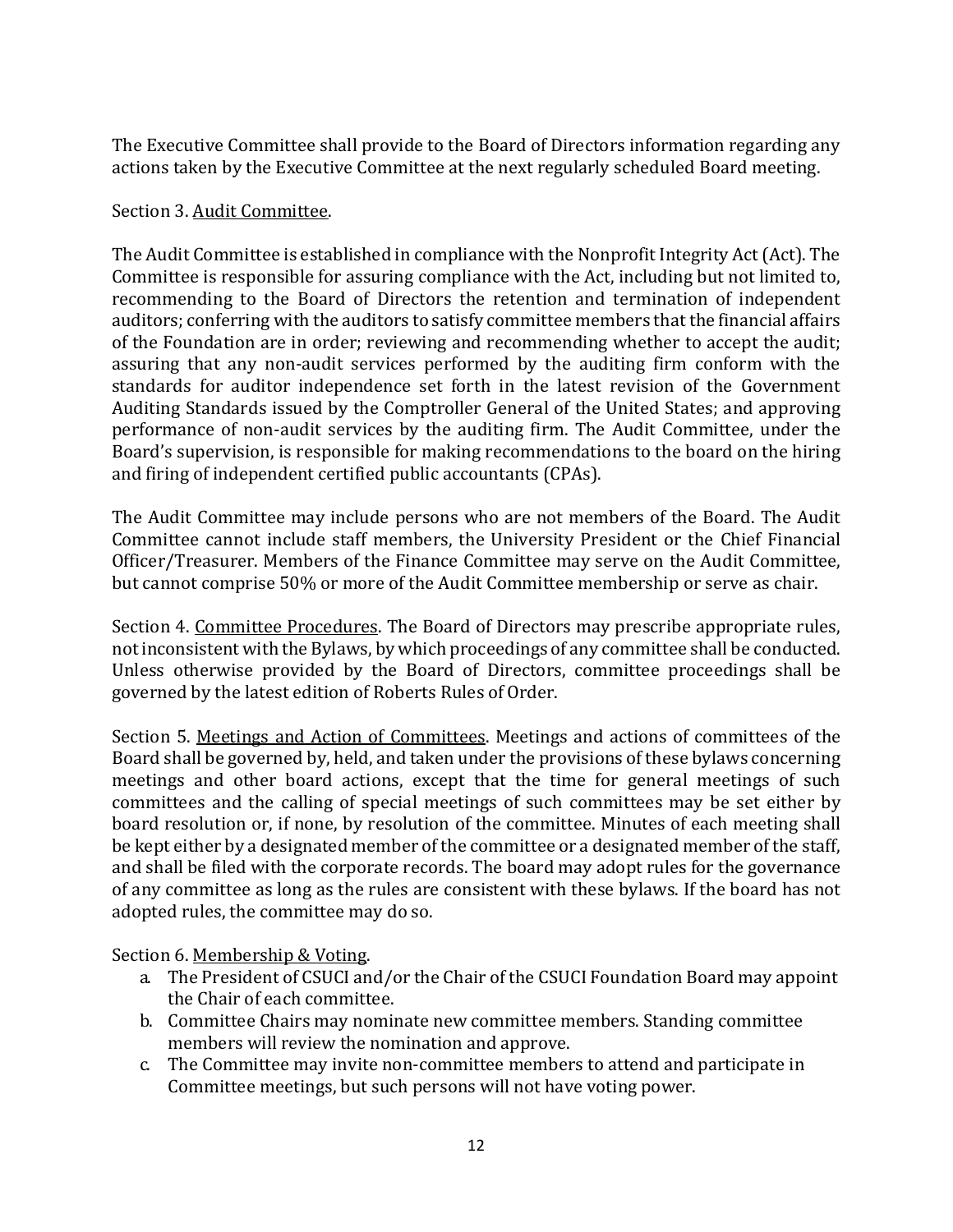d. With the exception of the Audit Committee, voting members of a Committee must be a CSUCI Foundation Board Director.

## **ARTICLE X**

#### Contracts, Loans, Checks, Deposits, and Gifts

Section 1. Contracts. The Board of Directors may authorize any officer or agent of the corporation, in addition to the Officers so authorized by these Bylaws, to enter into any contract or execute and deliver any instrument in the name of and on behalf of the corporation, and such authority may be general or confined to specific instances.

Section 2. Loans. The Board of Directors shall not make any loan of money or property to or guarantee the obligation of any Director or officer, unless approved by the Attorney General.

Section 3. Borrowing. No loan shall be contracted on behalf of the corporation and no evidence of indebtedness shall be issued in its name unless authorized by a resolution of the Board of Directors and in accordance with the policy of the Board of Trustees of the State of California.

Section 4. Checks, Drafts, Etc. All checks, drafts, or other orders for payment of money, and all notes or other evidence of indebtedness issued in the name of the corporation shall be signed by such officer or officers, agent or agents of the corporation and in such manner as, from time to time, shall be determined by resolution of the Board of Directors.

Section 5. Deposits. All funds of the corporation shall be deposited from time to time to the credit of the corporation in such banks, trust companies, or other depositories as the Board of Directors may select.

Section 6. Gifts. The Board of Directors, as a whole, may at their discretion accept on behalf of the corporation any contribution, gift, bequest, or devise for the general purposes or for any specific purpose of the corporation.

#### **ARTICLE XI**

#### Miscellaneous

Section 1. Upon the dissolution of the Corporation, the net assets, other than funds held in trust, shall be distributed to a successor entity approved by the President of CSUCI and by the CSU Chancellor, as specified in Title 5, Division 5, Chapter 1, Subchapter 6, Article 3, Section,42600, 5.5 and 5.6 (Appendix C). In this eventuality, the Board should work closely with CI President and CSU Chancellor to identify an appropriate successor organization.